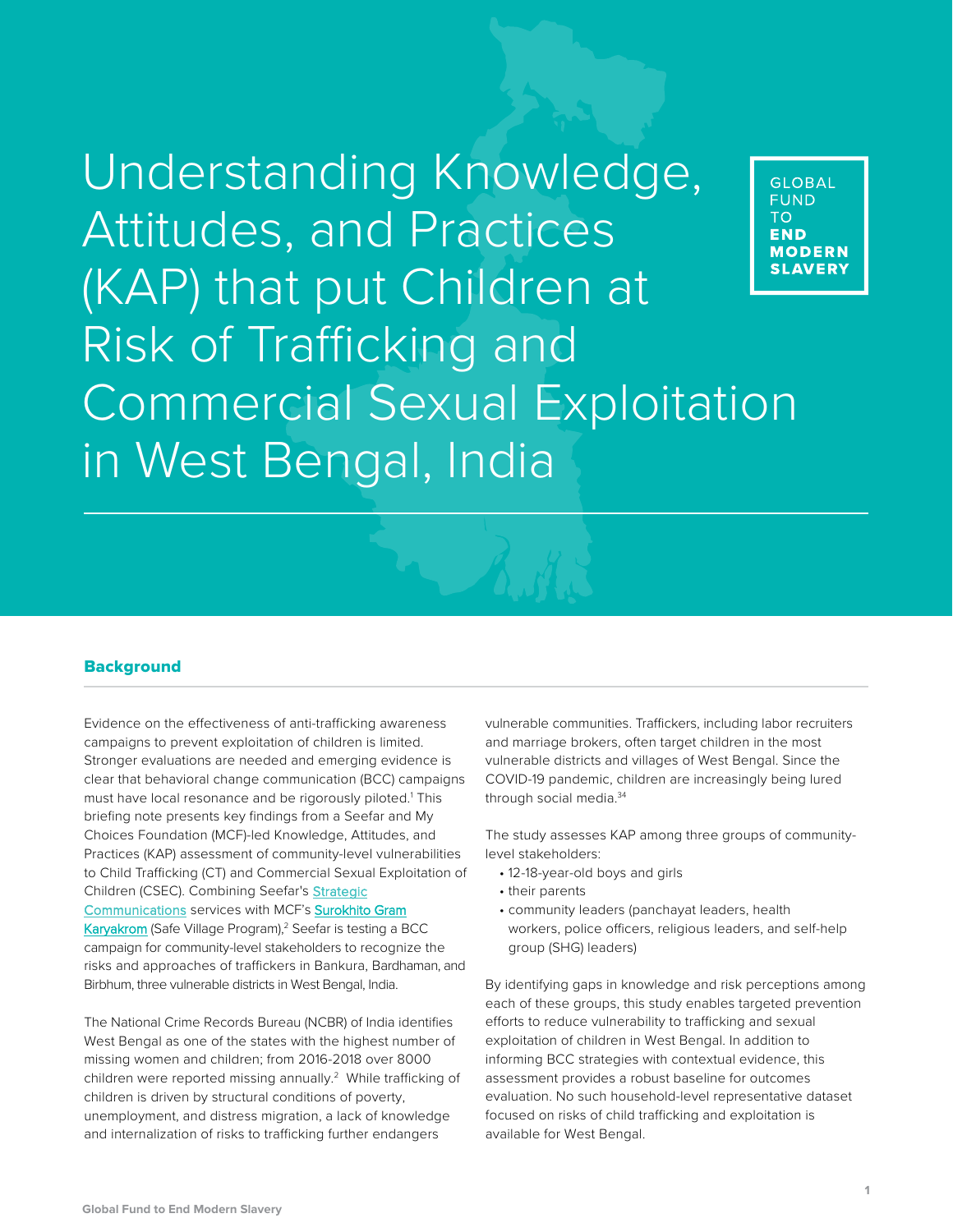Understanding Knowledge, Attitudes, and Practices that put Children at Risk of Trafficking and Commercial Sexual Exploitation in West Bengal, India

#### **Methods**

Seefar, with support from Sattva, coordinated a representative baseline survey of households and community leaders in all three districts from January to February 2021. The districts were selected using

My Choices Foundation's Vulnerability Mapping tool. Each district had a vulnerability score above the average score of West Bengal.



**Notably, Birbhum and Bankura were amongst the top 5 vulnerable districts of West Bengal. The MCF vulnerability tool was later adapted by Sattva-Seefar to build the Sattva-Seefar Village Vulnerability Index-SSVI, which was used to narrow down on the intervention villages. B**

#### **Sampling**

For selecting child-parent respondent pairs, multi-stage sampling first identified villages and then households for participation. Forty villages were randomly selected from a pool of 71 villages categorized as high-risk according to the SSVI. With a target sample size of 300 households per district, village-level samples were estimated using Probability Proportional to Size (PPS) sampling. Within each village, systematic sampling (transect walk) was employed

starting from the center of the village and moving in four directions. For the selection of community leaders, a census list of community leaders was generated for each village in consultation with the panchayat leader. Six community leaders from each list were randomly sampled for interview. Structured quantitative questionnaires were developed for each stakeholder group, drawing from literature review and extensive market r[esearch.](https://seefar.org/news/research/study-on-child-trafficking-and-csec-in-west-bengal-india/)

#### **Safeguarding**

Safeguarding protocols, methods, tools, and consent procedures were approved by th[e Centre for Media Studies. T](https://www.cmsindia.org/)he safeguarding protocol covered background checks on enumerators, enumerator training on child protection and trauma-informed data collection practices, and procedures for escalating

information on risks or harm to children. A complaint mechanism was provided to all study participants and protective protocols were established to consider risks to enumerators from exposure to sensitive topics. Finally, Seefar generated a protocol and daily checklists for monitoring the safety of enumerators and participants for the COVID-19 pandemic.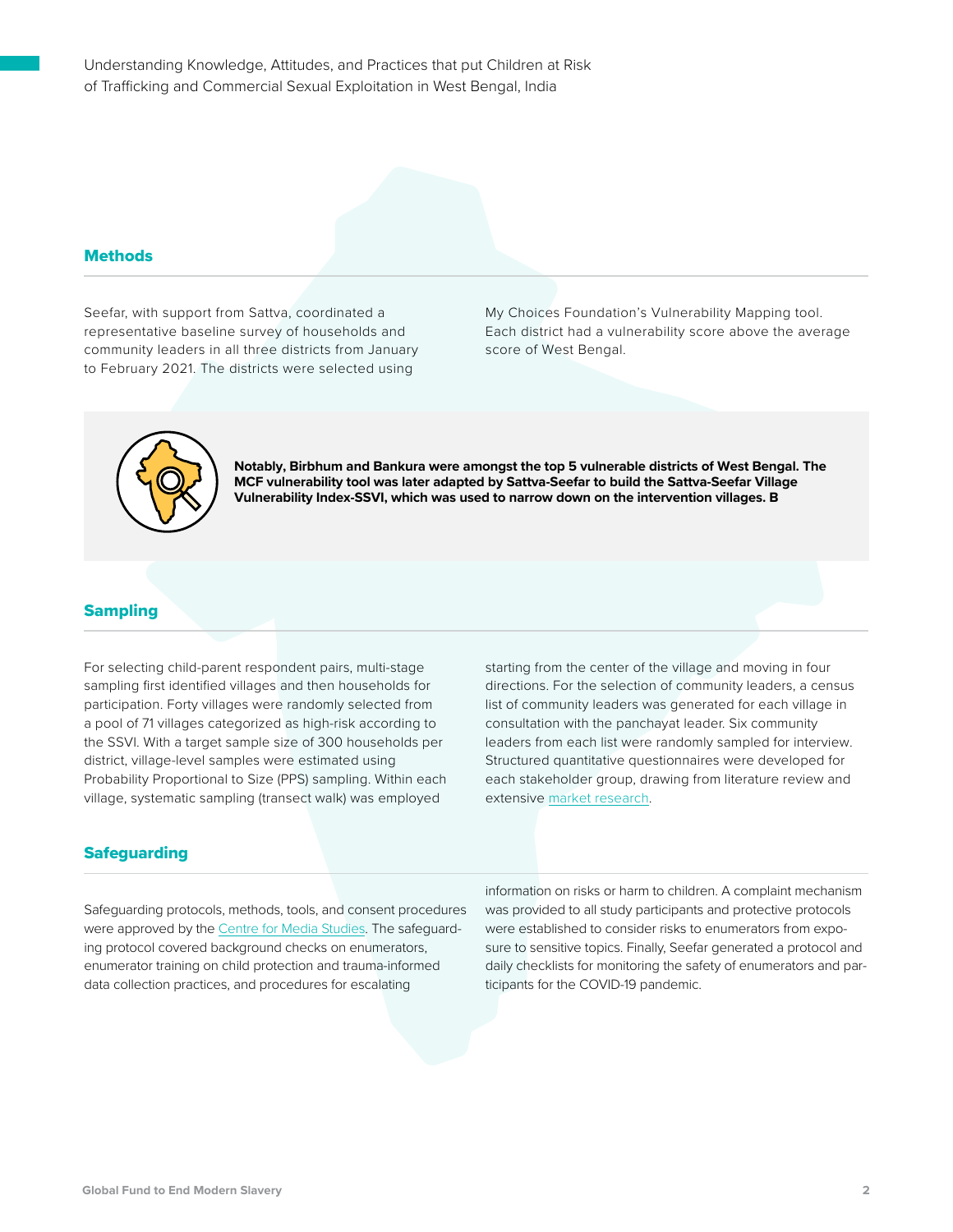### KAP Domains of Risk and Scoring

KAP scores for each respondent were generated from 'agree' or 'disagree' responses to questions on various domains of risk; the cumulative number of desirable answers on questions generated raw scores that were categorized into high, moderate, and low levels of KAP. 5

**Knowledge:** Respondents were given a series of questions regarding their awareness of risks across five domains:

- non-enrollment in school
- child labor
- child marriage
- violence/abuse at home
- unsupervised use of online platforms

An additional module asked children to share the extent to which they felt the topics were relevant to their their own lives in order to assess internalization of risks.

**Attitudes and Practices:** Respondents were given scenarios or asked to report on current practices related to accepting offers of work and marriage (for girls in the family), use of online platforms, and domestic violence or substance misuse.

| <b>Respondent is at low risk</b><br>of CT/CSEC      | <b>High levels of knowledge, attitudes,</b><br>and practices (KAP)     | > 80% of desirable responses  |
|-----------------------------------------------------|------------------------------------------------------------------------|-------------------------------|
| <b>Respondent is at moderate risk</b><br>of CT/CSEC | <b>Moderate levels of knowledge,</b><br>attitudes, and practices (KAP) | 60-79% of desirable responses |
| <b>Respondent is at high risk</b><br>of CT/CSEC     | Low levels of knowledge, attitudes,<br>and practices (KAP)             | < 60% of desirable responses  |

*KAP scores range from 0 to any positive value (0 when all responses are non-desirable indicating poor knowledge and practices; higher scores indicate respondent demonstrates desired knowledge and practices)*

## Assessing Households Most at-Risk of Child Trafficking

In order to assess households most at-risk, the parent survey included questions on exposure to high-risk situations over the last six months with respect to their children. Households were coded to be at-risk using a combination of child-parent KAP responses, household demographics,

and recent exposure of children to harmful situations. Further, using multivariate regression models, Seefar explored the individual, household, community-level factors that influence a child's vulnerability to trafficking (as measured by a child's KAP score).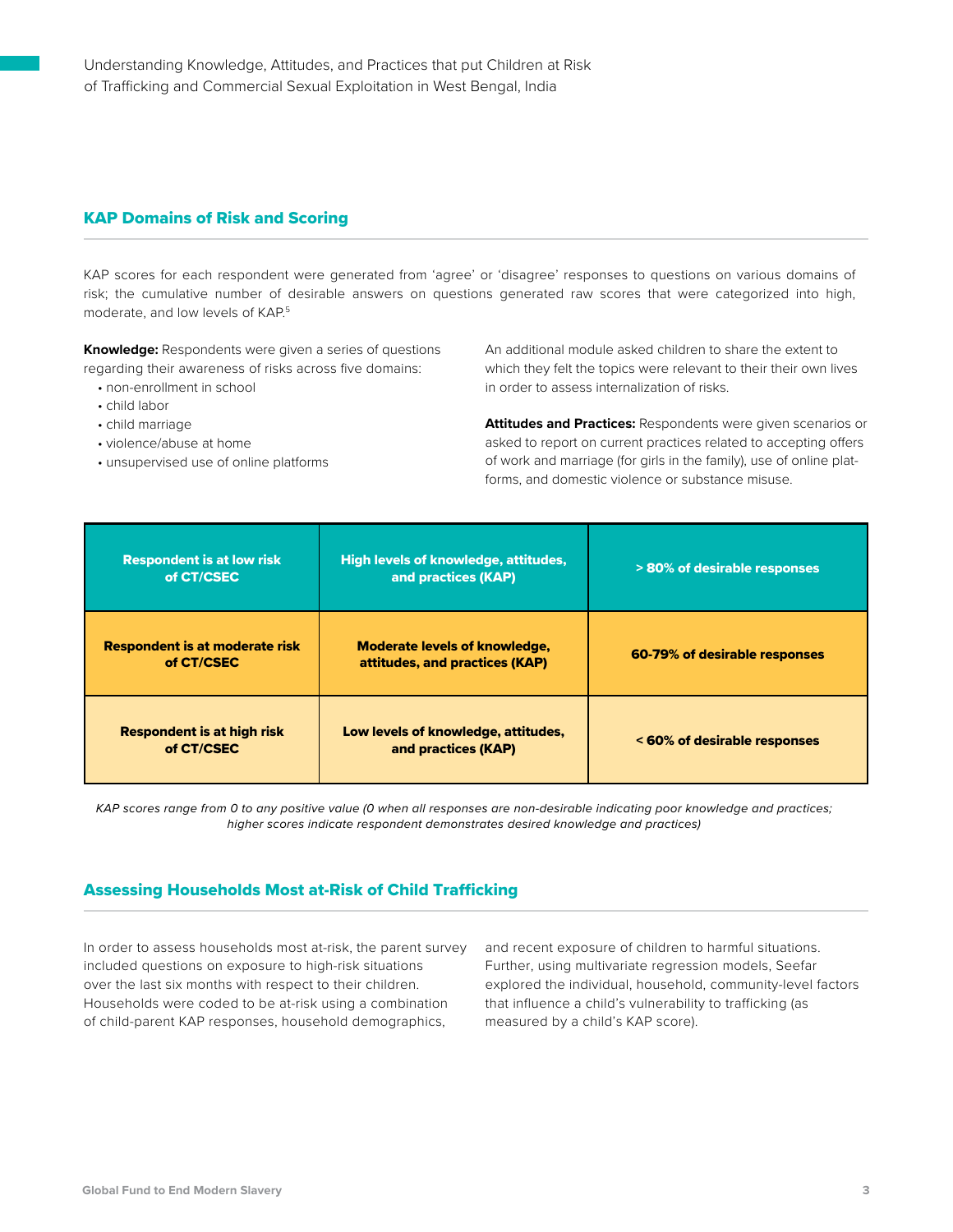### Key Findings

Interviews were completed with 909 children (53% female), 909 parents/caregivers (65% mothers), and 234 community leaders (58% female).

#### **CHILDREN'S AGE GROUPS AND EDUCATION LEVELS**

**52%** 12-14 years old **48%** 15-17 years old

**97%** of children in the 15-17-years old age group are still enrolled in secondary school, of which **91%** are attending regularly.



Over 90 percent of children reported overall KAP scores that indicate they face moderate to high levels of risk to trafficking and commercial sexual exploitation. Children's knowledge levels were significantly higher than their reported attitudes and practices, suggesting that knowledge alone is not sufficient for modifying children's risk. Boys reported relatively higher levels of desir-able attitudes and practices than girls, and younger girls (age 12-14) demonstrated the poorest KAP scores (and thus are most at risk).

OVER 90 PERCENT **of children reported overall KAP scores that indicate they face moderate to high levels of risk to trafficking.** 

**Children had low awareness of how domestic violence and abuse within their homes can be associated with risks to trafficking. While over 50 percent of children knew the risks of unsafe online practices, the results also showed that they were much less likely to practice safe behaviors.**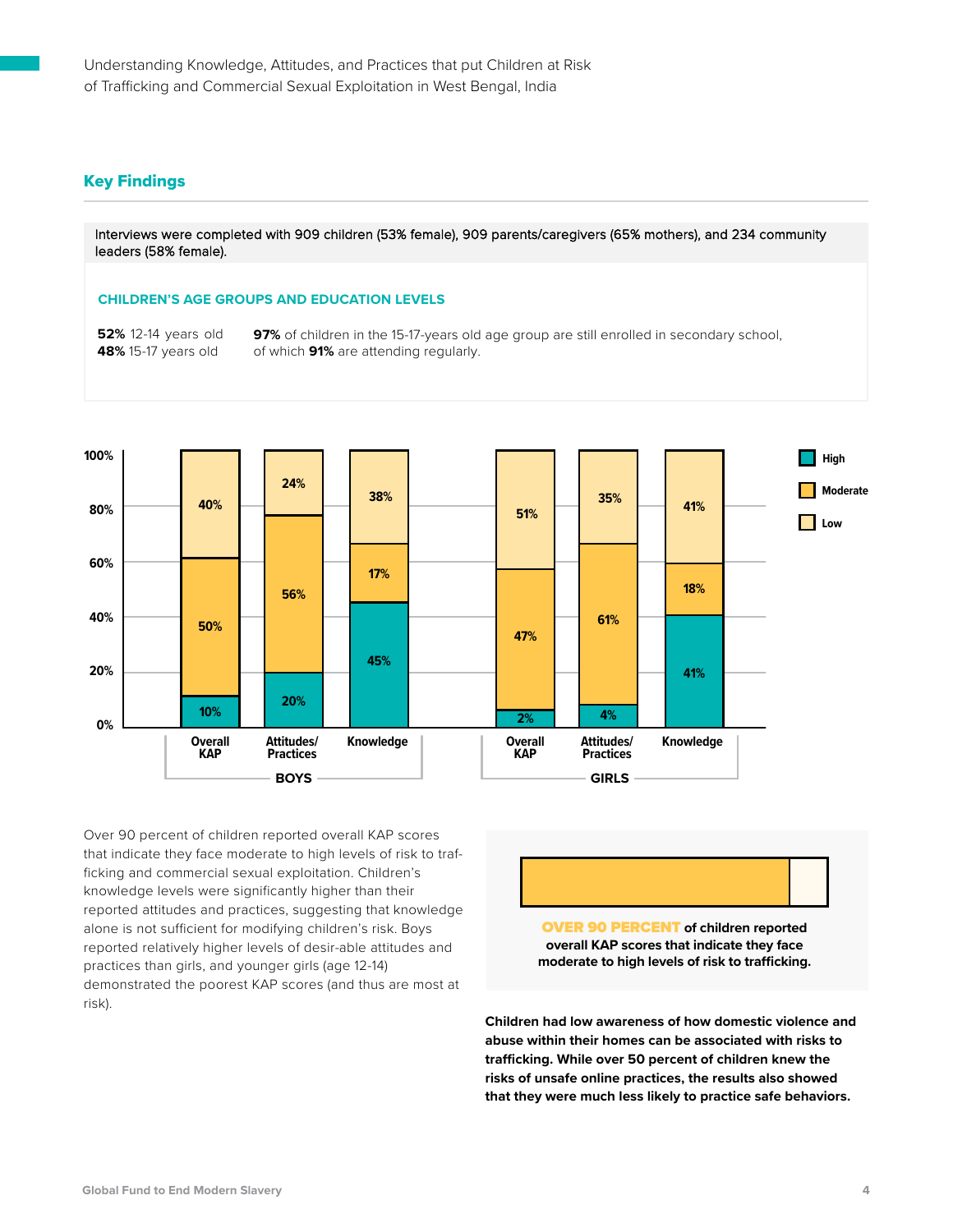

As compared with their children, parents reported higher levels of positive attitudes and practices associated with risks of child trafficking and child commercial sexual exploitation. Similar to their children, parents also had less knowledge on how violence or abuse at home can put households at risk.

95% of community leaders have high levels of knowledge of the risks children in their communities face, but only 28% reported high levels of desirable attitudes and practices. This difference in KAP is broadly similar for male and female community leaders. Among community leaders, younger female leaders reported the strongest KAP scores.



**As compared with fathers, mothers are more likely to** TRANSLATE KNOWLEDGE **into desirable practices.**

FEMALE COMMUNITY LEADERS **may be more willing to invest time and energy discussing the risks of trafficking and drive change within their communities. Hence they can serve as crucial entry points for CT/CSEC prevention campaigning.**